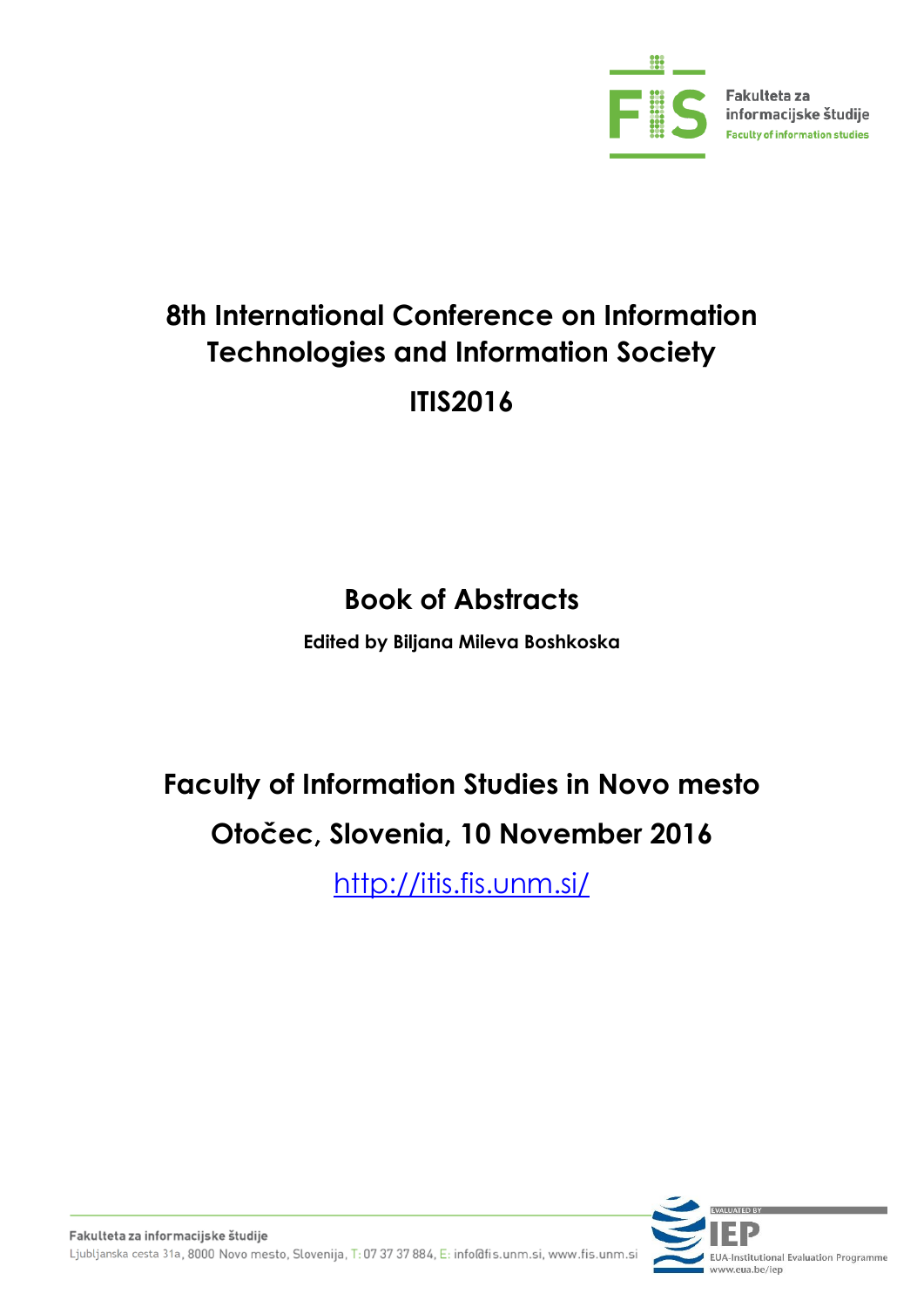

#### **CONFERENCE ORGANIZATION**

#### **ORGANIZING COMMITTEE**

Zoran Levnajić, Biljana Mileva Boshkoska, Ana Čefarin, Marjeta Grahek, Jernej Gabrič, Maja Zorčič

#### **PROGRAM COMMITTEE (Paper referees)**

Franjo Cecelja, University of Surrey, UK Ludo Waltman, University of Leiden, The Netherlands Jelena Grujić, Free University Brussels, Belgium Markus Abel, Potsdam University, Germany Roger Guimera, Rovira i Virgili University, Tarragona, Spain Andrea Guazzini, University of Florence, Italy Daniele Vilone, University of Florence, Italy Davide Rossi, University of Bologna, Italy Antonina Dattolo, University of Udine, Italy Marija Mitrović Dankulov, Institute of Physics, Serbia Srđan Škrbić, University of Novi Sad, Serbia Olivera Grljević, University of Novi Sad, Serbia Leo Mršič, IN2data, Zagreb, Croatia Miroslav Bača, University of Zagreb, Croatia Markus Schatten, University of Zagreb, Croatia Zvonko Kostanjčar, University of Zagreb, Croatia Petra Grd, University of Zagreb, Croatia Sanda Martinčić-Ipšić, University of Rijeka, Croatia Igor Mozetič, Jožef Stefan Institute, Slovenia Bernard Ženko, Jožef Stefan Institute, Slovenia Panče Panov, Jožef Stefan Institute, Slovenia Marko Bohanec, Jožef Stefan Institute, Slovenia Vladimir Batagelj, University of Ljubljana, Slovenia Lovro Šubelj, University of Ljubljana, Slovenia Ljupčo Todorovski, University of Ljubljana, Slovenia Anuška Ferligoj, University of Ljubljana, Slovenia Matjaž Perc, University of Maribor, Slovenia Igor Bernik, University of Maribor, Slovenia Blaž Markelj, University of Maribor, Slovenia Marjan Heričko, University of Maribor, Slovenia

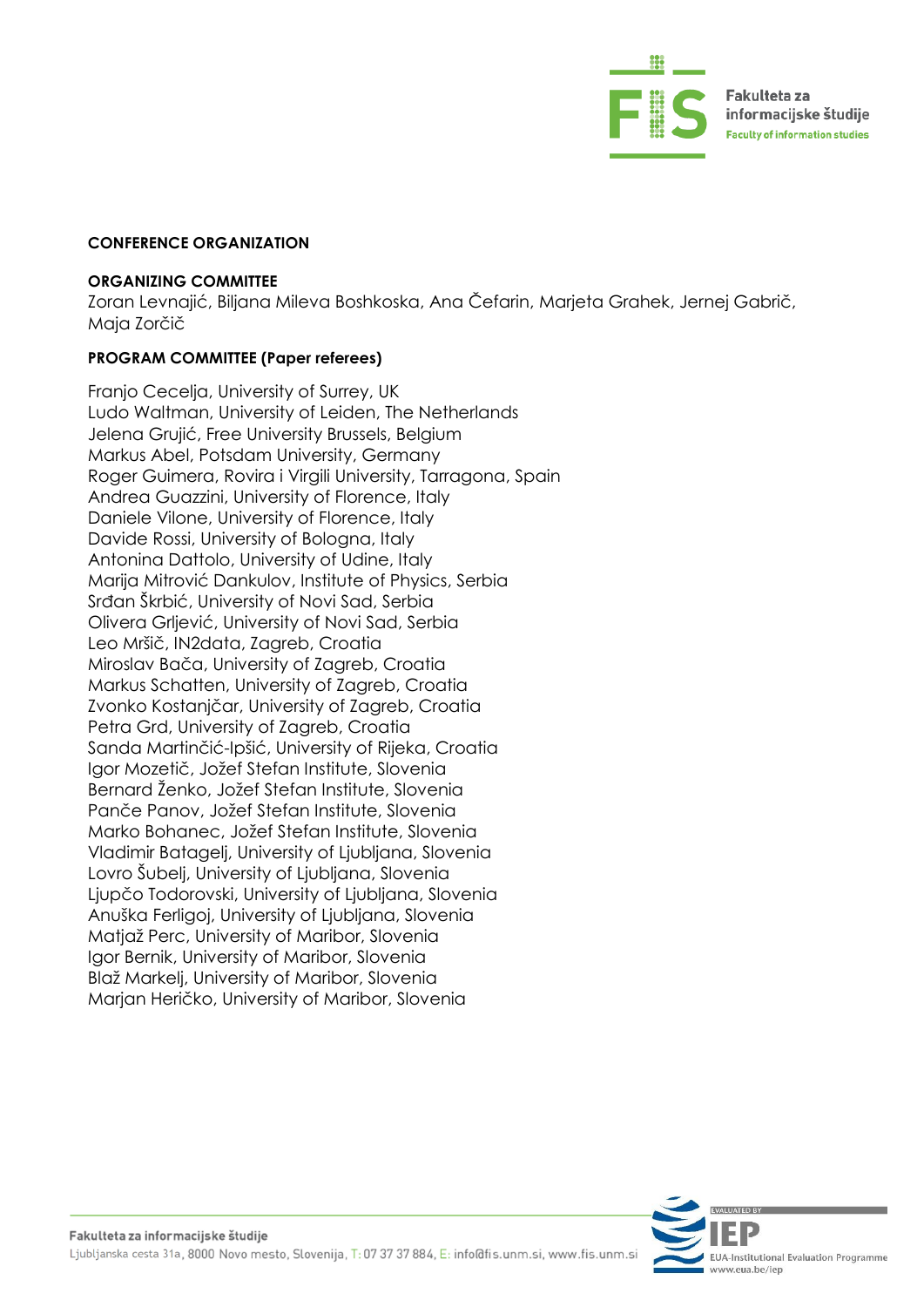

Fakulteta za informacijske študije **Faculty of information studies** 

# **ABSTRACTS**

# **(in order of the conference programme schedule)**

# **Keynote, [ROBERT KOPAL](https://hr.linkedin.com/in/robert-kopal-ph-d-40b66047)** *University College Algebra, Zagreb, Croatia* **Title: Social network analysis in national security**

Social network analysis (SNA) provides an analytical/methodological framework for studying the patterns and processes that underpin financial transactions, phone calls, social/peer influences, information flow, local and international trade or any other exchange between individuals, groups, organizations or other entities. SNA can assist in detecting hidden connections between entities (modelled as network nodes) and reveal their degree of mutual influence at various levels, including the most complex global network level, which is can hardly be achieved with any other approach. In the context of growing concern of national security, SNA represents an evolution – if not a revolution – in unravelling the connectivity patterns among the security/intelligence agencies around the world. Looking at a sample of interesting cases, in this talk we will examine the range of SNA applications in national security.

# **Keynote, [MARKO BOHANEC](http://kt.ijs.si/MarkoBohanec/mare.html) Department** *of Knowledge Technologies, Jožef Stefan Institute, Slovenia*

**Title: Data Mining for Decision Support and the "4C Requirements": Correctness, Completeness, Consistency and Comprehensibility**

With the abundance of data generated and stored in computer networks, the idea of developing decision support systems (DSSs) from data is becoming more and more appealing. Data can be viewed as a historical record of past decisions. The idea of the "Data Mining for Decision Support" approach is to process this data by machine learning and/or data mining algorithms in order to obtain models that can guide or predict future decisions. It is commonly believed that such models, once developed from data and checked for accuracy, are immediately suitable for supporting human decision makers and could be easily embedded in DSSs. Unfortunately, these expectations often turn out to be too naïve for practice and rarely work as expected. In this talk, we will investigate the "Data Mining for Decision Support" approach from the viewpoint of a decision analyst and DSS developer. We will use real cases from the areas of health-care management and food production to identify and illustrate the main obstacles for using data-mined models in DSSs. On this basis, we will formulate and explain the "4C Requirements" for models to be used in the DSSs: Correctness, Completeness, Consistency and Comprehensibility. For future data mining research, we will suggest to put more emphasis on considering ordered features and classes, fulfilling the dominance principle and monotonicity of models, measuring and improving the comprehensibility of models, and ensuring the completeness of models. Also, data mining and decision support should work together to achieve a better verification and validation of models with respect to the enduser's problem, and provide a better support for integrating data with expert knowledge.

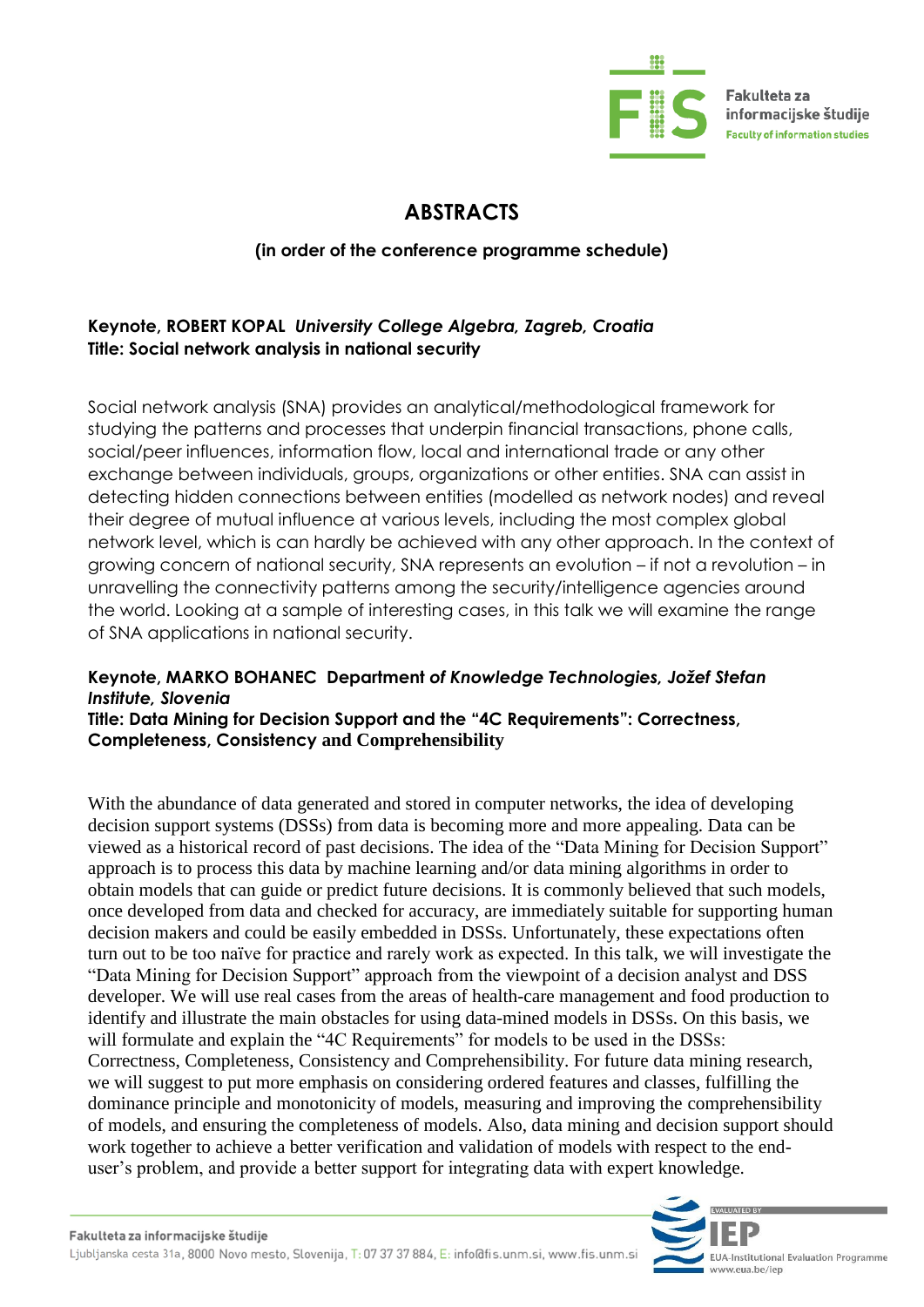

# **Keynote, [LUKA KRONEGGER](http://www.cmi-fdv.si/kronglc/)** *Faculty of Social Sciences, University of Ljubljana, Slovenia* **Title: Bibliometric analysis of Slovenian scientific community**

In recent years bibliographic analysis of research performance became a global hype. Physicists, Computer scientists, Organisational scientists, Social scientists, Librarians, etc. try to utilize given resources of bibliographic databases and computer power that enabled researchers to grasp these huge datasets. There are different ways how to analyse these data. Some see the bibliographic data as solid technical playground, others as fascinating quantification of researchers daily reality. The perspective of our interdisciplinary team tries to join these different views, by joining quantitative analysis with social theories and sensitivity to social reality. Several approaches to analyse publication activity of researchers in Slovenia, as small scientific community, will be presented. The presentation is mainly based on the results obtained by three methods: i) clustering of symbolic data applied on distributions of collaboration on the level of scientific disciplines, ii) modelling of network dynamics with SIENA, where models of preferential attachment and small world were tested, and iii) multilevel analysis with scientific productivity and excellence as dependent variables. The analyses are performed on co-authorship network of all Slovenian researchers (around 20000) affiliated into 72 scientific disciplines which are nested into 7 research fields. In the period 1986-2010 these researchers published around one million publications.

#### **Keynote, [LOVRO ŠUBELJ](http://lovro.lpt.fri.uni-lj.si/)** *Faculty of Computer and Information Science, University of Ljubljana, Slovenia* **Title: Reliability of bibliographic databases for scientometric network analysis**

Bibliographic databases range from expensive hand-curated solutions (WoS) to preprint repositories (arXiv), public servers (DBLP) and automated services that collect manuscripts from the Web (Scholar). These provide the basis for scientific research, where new knowledge is derived from the existing, while also the main source of its evaluation. The databases are used by scientists on a daily basis and often studied in bibliometrics and scientometrics literature. However, while the content and structure of modern databases differ substantially, there exist only informal notions on their reliability. In this talk I will present a study of reliability of different citation and collaboration networks extracted from most popular bibliographic databases. Despite considerable differences between the databases, the results will indicate that there is no "best" database. The most appropriate choice largely depends on the type of the information one is interested in and on the type of the analysis one wishes to conduct.

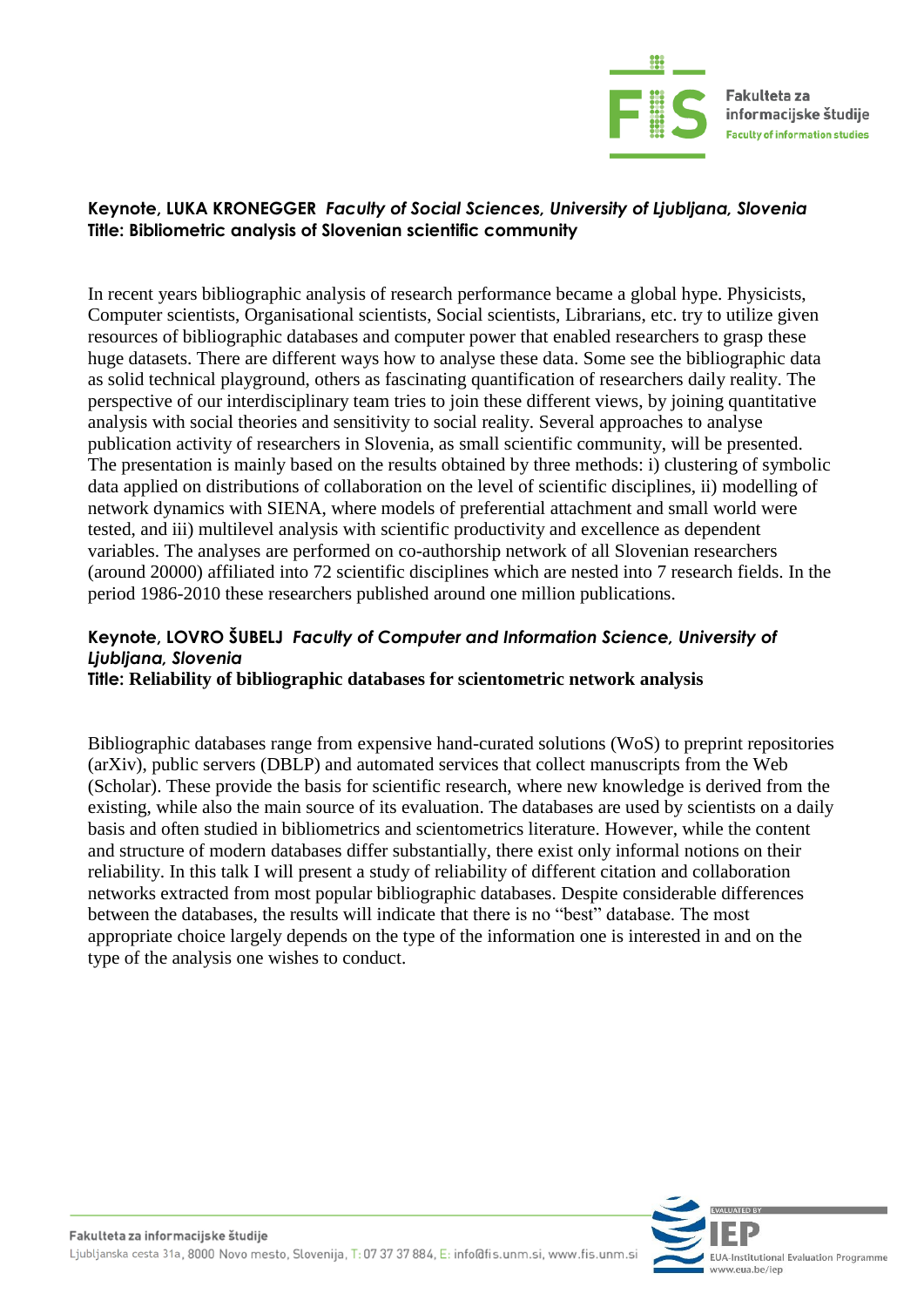

#### **Leo Mršić, IN2data, Zagreb: Presentation of the company [IN2data](http://www.in2data.hr/)**

IN2data Data Science Company is part of IN2 Group, largest ISV in Croatia. Its interdisciplinary team of scientists and professionals with relevant academic and industry business knowledge, able to deliver advanced analytical solutions, is unique in the region. Services portfolio include predictive modelling and big data analytics, social networks (SNA), segmentation models, cross sell & up sell models, fraud detection, churn predictions, scoring, text mining, early warning systems and social CRM. IN2data capability to deliver different analytics solutions on demand also include models adoption for tailor-made requirements in various environments. For best performance solution components could also be used as stand-alone models or could be integrated inside client's current solution. As an analytical company we take great care to explain and communicate business value for our customers as clearly as possible. Our approach is based on the right mixture of business domain knowledge, advanced methodological competences and state of the art technology. All offerings are clearly linked to business goals and business value is determined with measurable performance indicators. Inside our team all kinds of data are respected and carefully managed as one of the company's most valuable asset. Our emotion for data can be compared with great music or, as we like to say, with great dish. On first notice, all cooks can look the same but when you taste their works you can easily tell which one is great. Our knowledge base is powered by more than 20 data experts at your disposal, ranging from senior data scientists with 20+ years of experience to data researchers. Five of our base team members are data scientists with PhD+ level while our extended team include two more and three PhDc's. Our principal consultants published 20+ books with distinguished international publishers and copyrighted 150+ scientific papers in data science domain for different industries. IN2data, as a member of IN2 Group, also benefits from extensive group experience in retail industry. IN2 group is engaged in telecom industry for years, implementing its own as well as standard solutions, CRM & BI system development and system integration. A list of references and case studies is available on demand. We focus our special attention to convergence in industries today therefore we combine best practices from different industries to provide tailor made solutions with maximum efficiency for our clients.

# **Leo Mršić and Igor Kaluđer, IN2data, Zagreb: Customer Satisfaction Improvement using Advanced Analytics Models in Telco Industry**

Session will provide valuable insight into customer satisfaction improvement project which include advanced analytics and models usage on massive data sample. Participants will learn how such model can be planed and delivered, how to plan KPI's in such complex environment and how potential customer can prepare itself for such project. Authors will show several benefits which directly address business value improvement taken from real life experience in developing churn, churn & SNA and CLV models.

# **Andreas Hinz, LMU Munich: Where mathematics meets psychology**

The Tower of Hanoi, invented by the French number theorist Edouard Lucas in 1883, is a classical example for recursion in mathematics and computer science. Early on, psychologists used the game for tests of cognitive abilities. The mathematical modelling as a Hanoi graph, allows for a computerized test tool which also includes a variant, called the Tower of London.

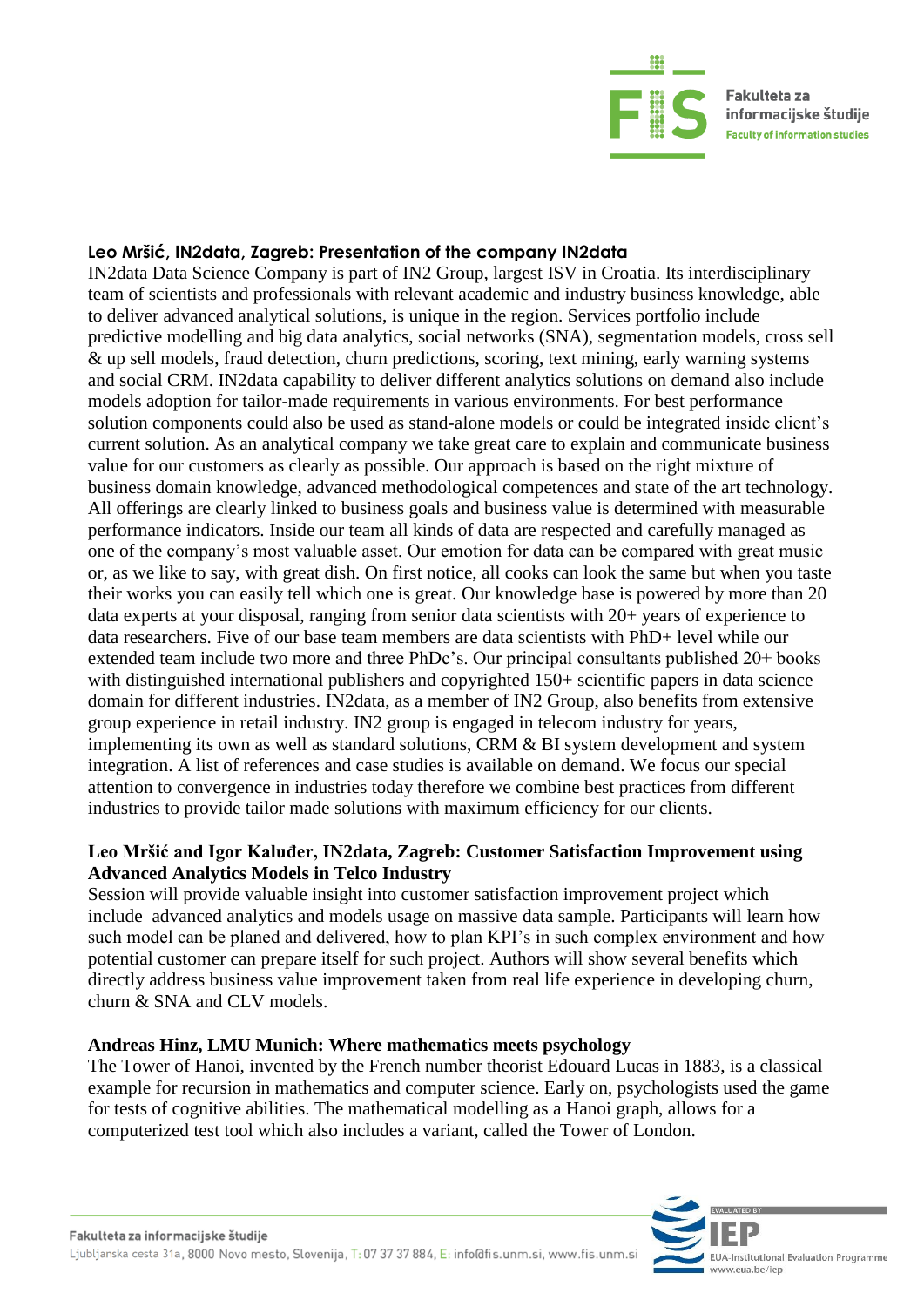

Fakulteta za informacijske študije **Faculty of information studies** 

# **Ciril Petr, IMFM Ljubljana: Computational experiments on Hanoi graphs**

Generalizing the classical Tower of Hanoi, invented by E. Lucas in 1883, to more than three pegs gives us a highly nontrivial mathematical object worth to explore not only analytically but also experimentally. The first significant computing experiment was published in 1999 by J.-P. Bode and A. M. Hinz who confirmed the Frame-Stewart conjecture in the case of four pegs for up to and including 17 discs. In 2004 R. Korf extended these results and also found a surprising phenomenon for n=15 discs in the corresponding Hanoi graph H  $4^{(15)}$ . Even more surprising was that this Korf phenomenon did not occur for n=16 to 19, but reappeared for n=20 to 24. In 2014 we got access to supercomputing facilities where we managed to extend numerical results of several phenomena.

# **Blaž Rodič, Faculty of informations studies: Modelling of international migrant flows**

We will present a project idea aiming to develop a model that will provide a better understanding of processes in migrant flows and enable identification of potential new phenomena in the dynamics of migration for researchers and stakeholders in the management of migration processes. Previous research in the field of migration has identified a number of rules and factors affecting individual decisions on migration and the choice of target countries. The model is to include the influence of conditions in countries of origin, transit and destination countries, the influence of geographic and political boundaries, the influence of migration and asylum policies in shaping migration routes and migration. The planned model will also serve as a good example of multi-method integration, which will encourage the development of multi-method simulation models in other problem areas.

# **Benedikt Perak and Tajana Ban Kirigin, University of Rijeka: Formalizing an Ontological Model of Lexical Concepts and Constructions for Emotion Domain**

This paper describes the process of: modelling the ontological hierarchy of lexical units within emotion domain(s) as represented by Component Process Model (CPM) of Emotion and formalized by MFOEM ontology, and b) formalizing the semantic-syntactic properties of linguistic constructions used to construe the meanings of emotion domain(s) within large corpora hrWaC (1,3 GW). For the description of construal of the meaning we propose an Ontology Model of Lexical Concepts and Constructions (OMLCC). The OMLCC expresses the epistemological and ontological status of the concepts referenced by the lexical units. Nodes denote concepts. For a node x,  $A(x)$ denotes the (unique) superclass  $(4)$  – class  $(15)$  -subclass the concept denoted by x belongs to, and implicitly its entity from the ontology structure. Edges denote semantical connections of concepts, linking constructing concepts to the emerging concept from the next superclass in the hierarchical ontology structure.

# **Kristina Ban, Faculty of informations studies: Wikipedia growth across most prominent languages**

Wikipedia is probably the largest existing global knowledge repository. As of October 2016 there are 284 languages with active Wikipedias, ranging from English with more than five billion articles to Wikipedias with only a single article. Wikipedias change and grow on daily basis, with growth reflecting the trends in cultures related to specific languages. We consider the dates of birth of all articles that simultaneously exist in 26 most prominent languages on Wikipedia. Our analysis reveals interesting growth patterns across languages: following the most prominent English, dynamics of other languages seems to be organized in clusters of languages that exhibit similar behavior.